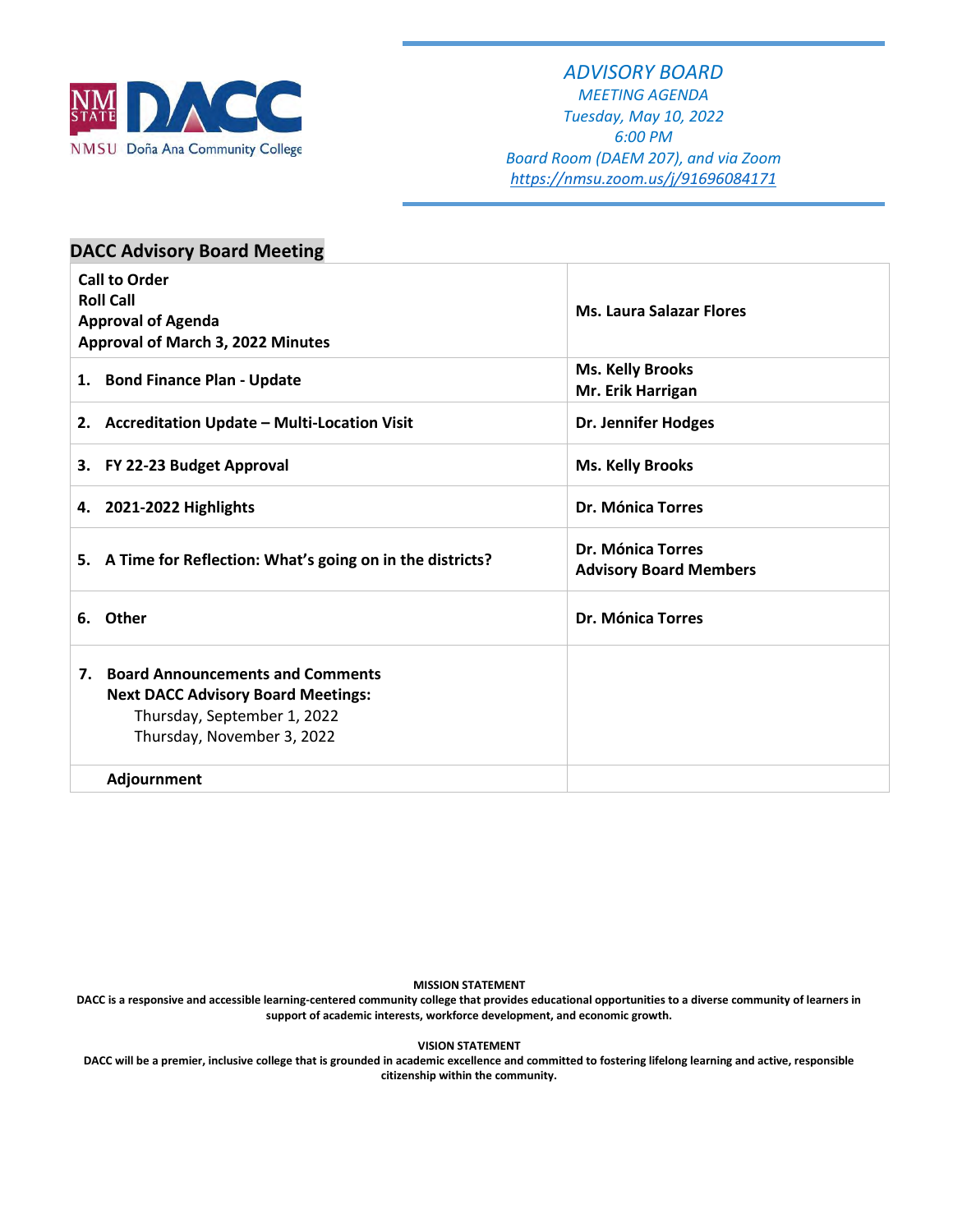

#### **DACC ADVISORY BOARD MEETING**

| <b>Gadsden School Board Members Present:</b> |                                                                              | Hatch School Board Members Present: |                                                                                           |  |  |
|----------------------------------------------|------------------------------------------------------------------------------|-------------------------------------|-------------------------------------------------------------------------------------------|--|--|
| Daniel Castillo                              |                                                                              | Elva Garay                          |                                                                                           |  |  |
| Laura Salazar Flores                         |                                                                              | Merlinda Hinojos                    |                                                                                           |  |  |
|                                              |                                                                              |                                     |                                                                                           |  |  |
| Las Cruces School Board Members Present:     |                                                                              | <b>DACC Faculty/Staff Present:</b>  |                                                                                           |  |  |
| Ray Jaramillo                                |                                                                              | <b>Shannon Bradley</b>              | Jennifer Hodges                                                                           |  |  |
| Teresa Tenorio                               |                                                                              | Kelly Brooks                        | Ike Ledesma                                                                               |  |  |
|                                              |                                                                              | Joe Butler                          | Kristi Martin                                                                             |  |  |
|                                              |                                                                              | <b>Rusty Fox</b>                    | <b>Mark Nunley</b>                                                                        |  |  |
| <b>Guests Present:</b>                       |                                                                              | Vicki Haggard                       | Mónica Torres                                                                             |  |  |
|                                              |                                                                              |                                     |                                                                                           |  |  |
| <b>Call to Order:</b>                        |                                                                              |                                     | Ms. Elva Garay, President, called the DACC Advisory Board meeting to order at 6:05 PM     |  |  |
|                                              | on Thursday, March 3, 2022.                                                  |                                     |                                                                                           |  |  |
| <b>Roll Call:</b>                            |                                                                              |                                     | R. Jaramillo called roll; participants noted above were present. A quorum of the Advisory |  |  |
|                                              | Board was present.                                                           |                                     |                                                                                           |  |  |
| <b>Approval of Agenda:</b>                   |                                                                              |                                     | Motion to approve the agenda as presented made by R. Jaramillo; seconded by L. Salazar    |  |  |
|                                              | Flores; no discussion, all in favor; motion carried.                         |                                     |                                                                                           |  |  |
| <b>Approval of Minutes:</b>                  | Motion to approve November 4, 2021 minutes as presented made by D. Castillo; |                                     |                                                                                           |  |  |
| <b>November 4, 2021</b>                      | seconded by R. Jaramillo; no discussion, all in favor; motion carried.       |                                     |                                                                                           |  |  |

#### **1. Election of Board Officers (Term 2022-2024)**

| Key Discussion Points: | Board officers for the 2022-2024 term were elected.                                        |
|------------------------|--------------------------------------------------------------------------------------------|
|                        | President – GISD – Motion to nominate and appoint Ms. Laura Salazar Flores as DACC         |
|                        | Advisory Board President made by D. Castillo; seconded by R. Jaramillo; no discussion, all |
|                        | in favor; motion carried.                                                                  |
|                        | Vice President - LCPS - Motion to nominate and appoint Mr. Ray Jaramillo as DACC           |
|                        | Advisory Board Vice President made by D. Castillo; seconded by M. Hinojos; no discussion,  |
|                        | all in favor; motion carried.                                                              |
|                        | Secretary – HVPS – Motion to nominate and appoint Ms. Merlinda Hinojos as DACC             |
|                        | Advisory Board Secretary made by L. Salazar Flores; seconded by T. Tenorio; no discussion, |
|                        | all in favor; motion carried.                                                              |
| Decision/Action:       | The above new board officers were elected to serve for the 2022-2024 term.                 |

#### **2. College Update – Dr. Mónica Torres**

Key Discussion Points: M. Torres noted her appreciation of the creative and innovative faculty and staff at DACC. She provided a college update regarding the value proposition of education (individual, community, and economic impacts; and the opportunity in Doña Ana County. M. Torres highlighted areas/activities in which the college is currently participating: hiring a new VPAA – Dr. Xeturah Woodley will join DACC April 1; continuing to develop our capacity to deliver instruction and services using technology; re-engaging with Achieving the Dream; providing wrap-around services (AVANZA) to entire college; equity project – data equity, faculty fellowship, DIE center at Espina; creative campus – collaboration that promises educational opportunities for students and economic development for the region. New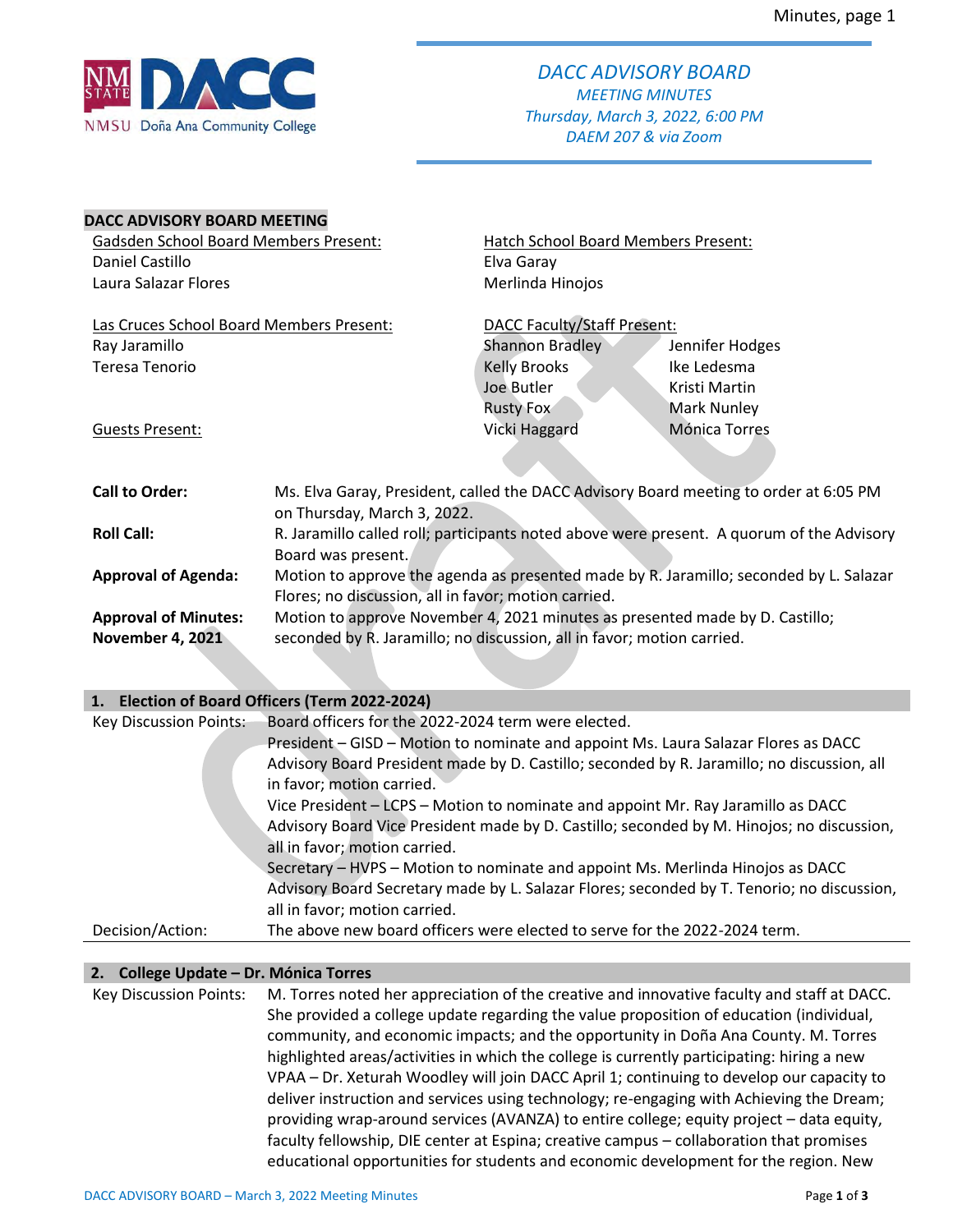|                  | projects being developed: refining our processes - Achieving the Dream will help us map        |
|------------------|------------------------------------------------------------------------------------------------|
|                  | our processes (student journey from recruitment to completion) and hiring a consultant to      |
|                  | help with HR procedures; community engagement - DACC alumni event (4/8 block party),           |
|                  | "bring them home" enrollment campaign (students here in 2021 not here now).                    |
|                  | L. Salazar-Flores - is there assistance for those who aren't proficient readers - DACC offers  |
|                  | a shortened pathway from developmental to credit courses, as well as integrated courses;       |
|                  | provides a more holistic means of placing students into developmental studies; Student         |
|                  | Accessibility Services and faculty work individually with students as well.                    |
|                  | R. Jaramillo – like the model of mapping the pathway for students and would like to discuss    |
|                  | further, possibly taking back to districts to see how their paths are mapped. LCPS talking     |
|                  | about how to support students with lower GPAs; how to improve how all students see the         |
|                  | next level of education. This is not just a DACC issue, but rather a community issue (there is |
|                  | a need to educate parents that there are other options than just a 4-year degree).             |
| Decision/Action: | Please refer to the March 3, 2022 Meeting Binder on the DACC Advisory Board's website          |
|                  | for complete presentation (https://dacc.nmsu.edu/about/advisory-board/advisory-                |
|                  | board.html).                                                                                   |
|                  |                                                                                                |

### **3. Budget Update – Ms. Kelly Brooks**

| 3. Budget Update - Ms. Kelly Brooks |                                                                                                                                                                                     |
|-------------------------------------|-------------------------------------------------------------------------------------------------------------------------------------------------------------------------------------|
| <b>Key Discussion Points:</b>       | K. Brooks provided a budget update to the Board. Exact dollar amounts are not yet known,<br>but a brief update was provided on higher education items from the legislative session. |
|                                     | faculty and staff compensation increase (3% for last qtr of FY22; ~4% increase in FY23;<br>\$15/hr minimum wage for state employees (not students);                                 |
|                                     | new I&G Funding (~3%, with 1% withheld subject to submission and approval of<br>$\bullet$                                                                                           |
|                                     | enrollment strategic plan);                                                                                                                                                         |
|                                     | RPSP funding for Dental Hygiene and Nursing expansion;<br>٠                                                                                                                         |
|                                     | Opportunity Scholarship (one-time and recurring funds); dual credit; work-study funds<br>$\bullet$<br>for students in high demand fields.                                           |
|                                     | Institutional impacts that were highlighted: enrollment decline; compensation gap; fringe                                                                                           |
|                                     | benefit increases; local minimum wage increase; positions/existing commitments; local                                                                                               |
|                                     | mil levy growth.                                                                                                                                                                    |
|                                     | Proposals that impact students:                                                                                                                                                     |
|                                     | 135-mile waiver NMSU is already using, DACC proposes using it as well (it will                                                                                                      |
|                                     | decrease tuition significantly for out-of-district students (students who may attend                                                                                                |
|                                     | Sunland Park, but live in El Paso - from \$236 per credit to \$90 per credit));                                                                                                     |
|                                     | academic services fee, effective fall 22 (eliminated distance education fee of \$25 per<br>$\bullet$                                                                                |
|                                     | credit, implementing an Academic Services Fee of \$20 per credit hour to most all                                                                                                   |
|                                     | courses (some exceptions like practicum/clinicals and dual credit) – projected revenue                                                                                              |
|                                     | increases of $\sim$ \$1.2M, fees still less than majority of peer institutions);                                                                                                    |
|                                     | integrated access bookstore fee (Follett Access) - flat fee per credit hour to cover all                                                                                            |
|                                     | books/materials for all courses currently students pay about \$36 per credit for                                                                                                    |
|                                     | books/materials, we propose \$24/credit hour. Fall 2022 when student registers for                                                                                                  |
|                                     | course they are also charged for books/materials; all part of tuition and fees so                                                                                                   |
|                                     | students have all materials needed to be successful the first day of classes. Currently,<br>active for about 200 courses. Students will have the option to opt out but that would   |
|                                     | be for all classes that semester, can't opt out for just one or two classes. Faculty still                                                                                          |
|                                     | have academic freedom to choose materials that best fit course curriculum. This is a                                                                                                |
|                                     | 3-year commitment for the college, prices guaranteed for 2 years; we do have the                                                                                                    |
|                                     | option to pull out high-cost programs and charge separate fee.                                                                                                                      |
| Decision/Action:                    | Please refer to the March 3, 2022 Meeting Binder on the DACC Advisory Board's website                                                                                               |
|                                     | for complete presentation (https://dacc.nmsu.edu/about/advisory-board/advisory-                                                                                                     |
|                                     | board.html).                                                                                                                                                                        |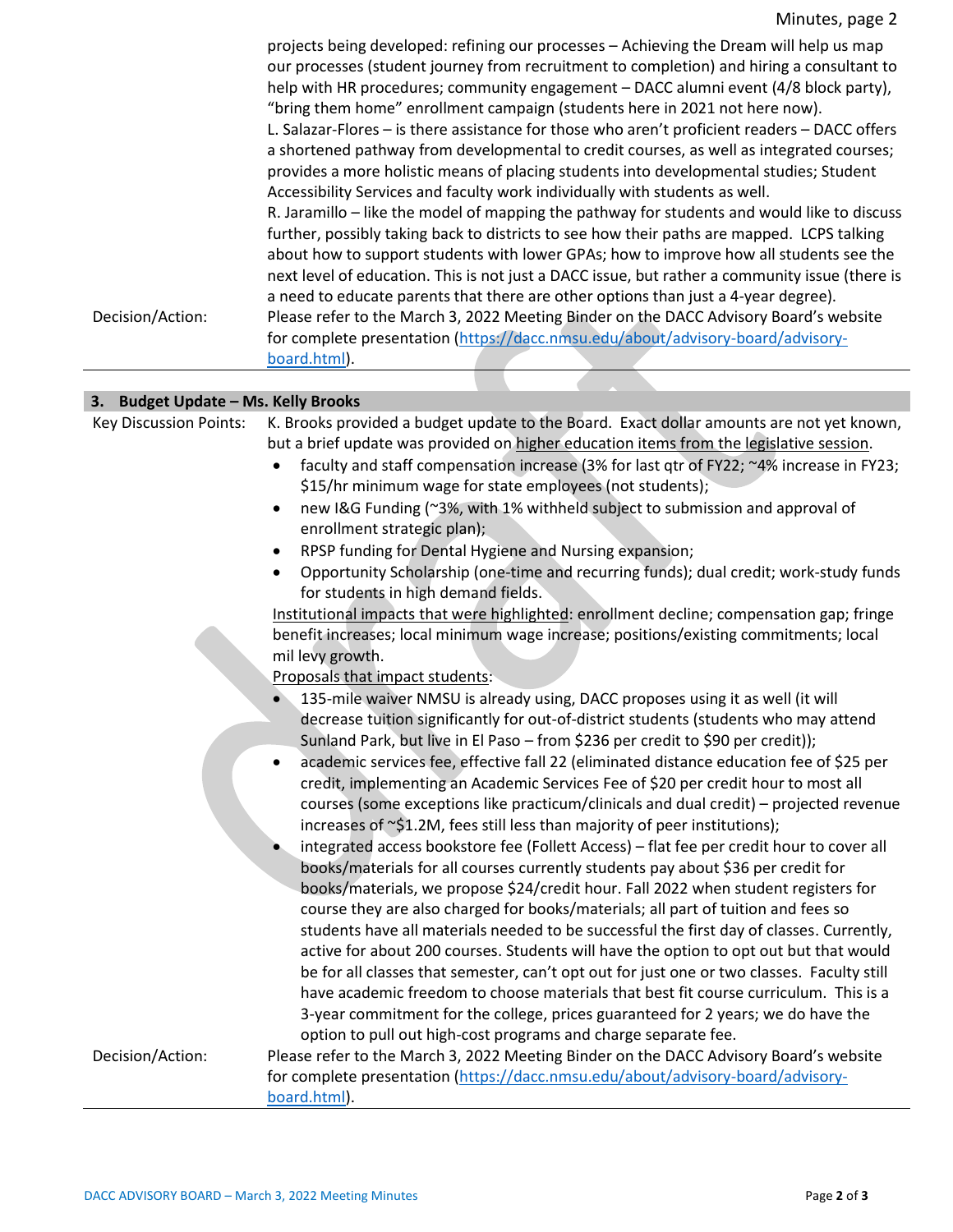### **4. Accreditation Update – Dr. Jennifer Hodges**

|                                               | Accreditation optique – Dr. Jennifer Houges                                                                                                                                                                                                                                                                                                                                                                                                                                                                                                                                                                                                                                                                                                                                                                                                                                                          |
|-----------------------------------------------|------------------------------------------------------------------------------------------------------------------------------------------------------------------------------------------------------------------------------------------------------------------------------------------------------------------------------------------------------------------------------------------------------------------------------------------------------------------------------------------------------------------------------------------------------------------------------------------------------------------------------------------------------------------------------------------------------------------------------------------------------------------------------------------------------------------------------------------------------------------------------------------------------|
| <b>Key Discussion Points:</b>                 | Institutional accreditation (Higher Learning Commission) - DACC is on the Standard<br>Pathway which is a 10-year cycle. There will be a multi-location visit April 28-29, 2022 for<br>the Espina Campus and the Alta Vista Early College High School. The comprehensive<br>evaluation for reaffirmation visit will take place March 25-26, 2024. Specialized<br>accreditation updates: Nursing Assistant program approval reviewed 12/2021 good for 2<br>years; Fall 22 Automotive Technology and Building Construction Technology programs will<br>be reviewed. HLC institutional update is due 3/28/22 (this update consists mostly of data<br>from NMSU). Accreditation steering committee is working on the assurance argument and<br>evidence file, which are due to NMSU January 2024, and to HLC in February 2024. J.<br>Hodges has been accepted into the HLC Peer Corps as a peer reviewer. |
| Decision/Action:                              | Please refer to the March 3, 2022 Meeting Binder on the DACC Advisory Board's website                                                                                                                                                                                                                                                                                                                                                                                                                                                                                                                                                                                                                                                                                                                                                                                                                |
|                                               | for complete presentation (https://dacc.nmsu.edu/about/advisory-board/advisory-                                                                                                                                                                                                                                                                                                                                                                                                                                                                                                                                                                                                                                                                                                                                                                                                                      |
|                                               | board.html).                                                                                                                                                                                                                                                                                                                                                                                                                                                                                                                                                                                                                                                                                                                                                                                                                                                                                         |
| 5. Next Advisory Board Meeting                |                                                                                                                                                                                                                                                                                                                                                                                                                                                                                                                                                                                                                                                                                                                                                                                                                                                                                                      |
| <b>Key Discussion Points:</b>                 | Next regularly scheduled Advisory Board meeting conflicts with DACC Commencement                                                                                                                                                                                                                                                                                                                                                                                                                                                                                                                                                                                                                                                                                                                                                                                                                     |
|                                               | (May 5, 2022). The Advisory Board meeting will be rescheduled to Tuesday, May 10, 2022                                                                                                                                                                                                                                                                                                                                                                                                                                                                                                                                                                                                                                                                                                                                                                                                               |
|                                               | at 6:00 PM.                                                                                                                                                                                                                                                                                                                                                                                                                                                                                                                                                                                                                                                                                                                                                                                                                                                                                          |
| Decision/Action:                              | None                                                                                                                                                                                                                                                                                                                                                                                                                                                                                                                                                                                                                                                                                                                                                                                                                                                                                                 |
|                                               |                                                                                                                                                                                                                                                                                                                                                                                                                                                                                                                                                                                                                                                                                                                                                                                                                                                                                                      |
| 6. Events                                     |                                                                                                                                                                                                                                                                                                                                                                                                                                                                                                                                                                                                                                                                                                                                                                                                                                                                                                      |
| <b>Key Discussion Points:</b>                 | <b>Upcoming DACC events:</b>                                                                                                                                                                                                                                                                                                                                                                                                                                                                                                                                                                                                                                                                                                                                                                                                                                                                         |
|                                               | Alumni Block Party - Friday, April 8, 2022<br>$\bullet$                                                                                                                                                                                                                                                                                                                                                                                                                                                                                                                                                                                                                                                                                                                                                                                                                                              |
|                                               | DACC Commencement - Thursday, May 5, 2022                                                                                                                                                                                                                                                                                                                                                                                                                                                                                                                                                                                                                                                                                                                                                                                                                                                            |
| Decision/Action:                              | None.                                                                                                                                                                                                                                                                                                                                                                                                                                                                                                                                                                                                                                                                                                                                                                                                                                                                                                |
|                                               |                                                                                                                                                                                                                                                                                                                                                                                                                                                                                                                                                                                                                                                                                                                                                                                                                                                                                                      |
| <b>Board Announcements and Comments</b><br>7. |                                                                                                                                                                                                                                                                                                                                                                                                                                                                                                                                                                                                                                                                                                                                                                                                                                                                                                      |
| <b>Key Discussion Points:</b>                 | R. Jaramillo - thankful COVID numbers are decreasing, thank you for providing high quality                                                                                                                                                                                                                                                                                                                                                                                                                                                                                                                                                                                                                                                                                                                                                                                                           |
|                                               | education even during the pandemic.                                                                                                                                                                                                                                                                                                                                                                                                                                                                                                                                                                                                                                                                                                                                                                                                                                                                  |
|                                               | T. Tenorio - glad to officially be on the board.                                                                                                                                                                                                                                                                                                                                                                                                                                                                                                                                                                                                                                                                                                                                                                                                                                                     |
|                                               | L. Salazar-Flores - LCPS Spring Literacy Extravaganza on 4/14/22.                                                                                                                                                                                                                                                                                                                                                                                                                                                                                                                                                                                                                                                                                                                                                                                                                                    |
|                                               | <b>Next Board Meetings</b>                                                                                                                                                                                                                                                                                                                                                                                                                                                                                                                                                                                                                                                                                                                                                                                                                                                                           |
|                                               | Tuesday, May 10, 2022<br>$\bullet$                                                                                                                                                                                                                                                                                                                                                                                                                                                                                                                                                                                                                                                                                                                                                                                                                                                                   |
|                                               | Thursday, September 1, 2022                                                                                                                                                                                                                                                                                                                                                                                                                                                                                                                                                                                                                                                                                                                                                                                                                                                                          |
|                                               | Thursday, November 3, 2022                                                                                                                                                                                                                                                                                                                                                                                                                                                                                                                                                                                                                                                                                                                                                                                                                                                                           |
| Decision/Action:                              | M. Torres closed by thanking board members for their attendance.                                                                                                                                                                                                                                                                                                                                                                                                                                                                                                                                                                                                                                                                                                                                                                                                                                     |

**Adjournment:** Motion to adjourn the DACC Advisory Board meeting made by E. Garay; seconded by R. Jaramillo; no discussion, all in favor; motion carried. Meeting adjourned at 7:39 PM.

Respectfully submitted,

**Secretary** DACC Advisory Board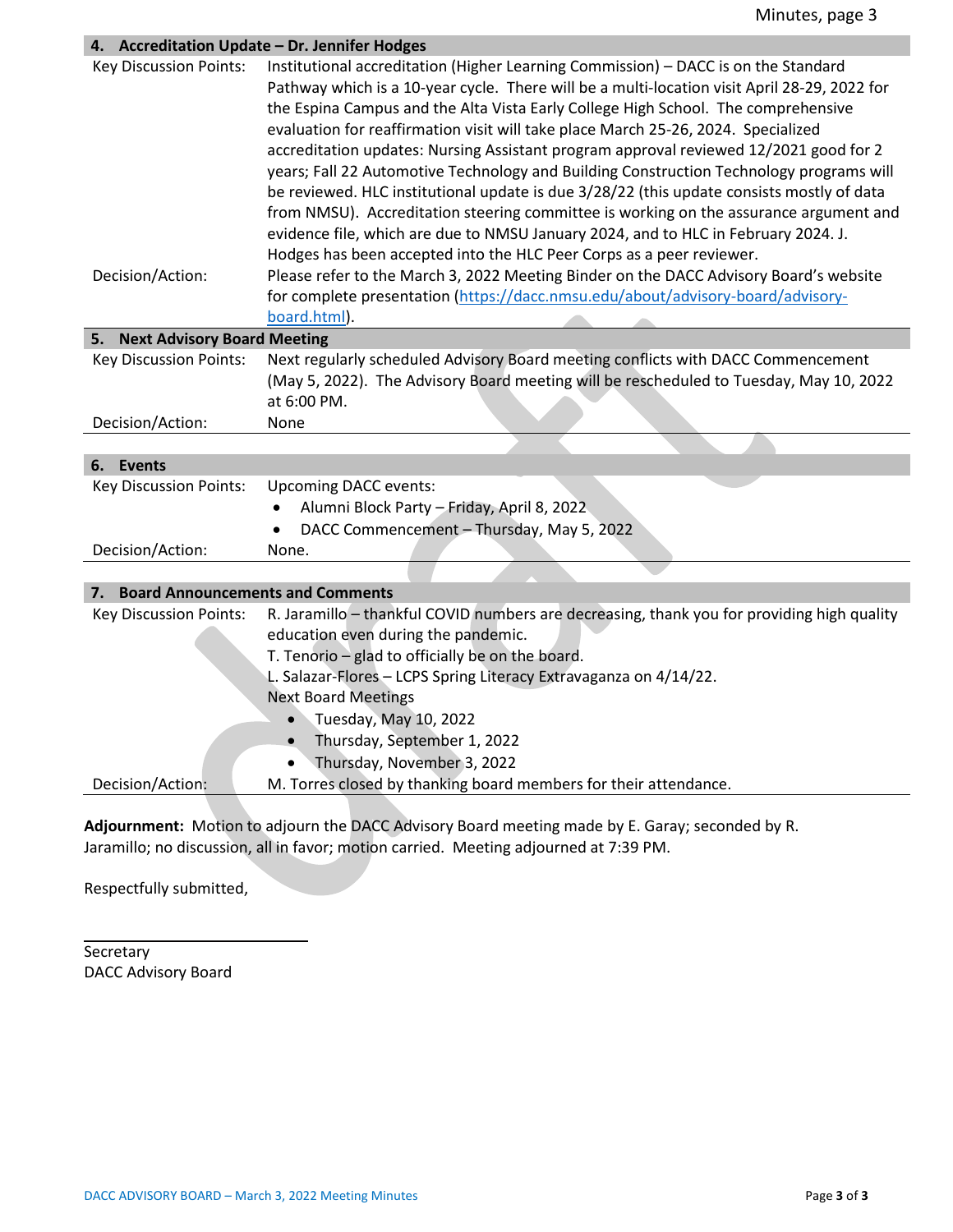# Doña Ana Community College

Finance Plan Update

5/10/2022

**STRICTLY PRIVATE AND CONFIDENTIAL**

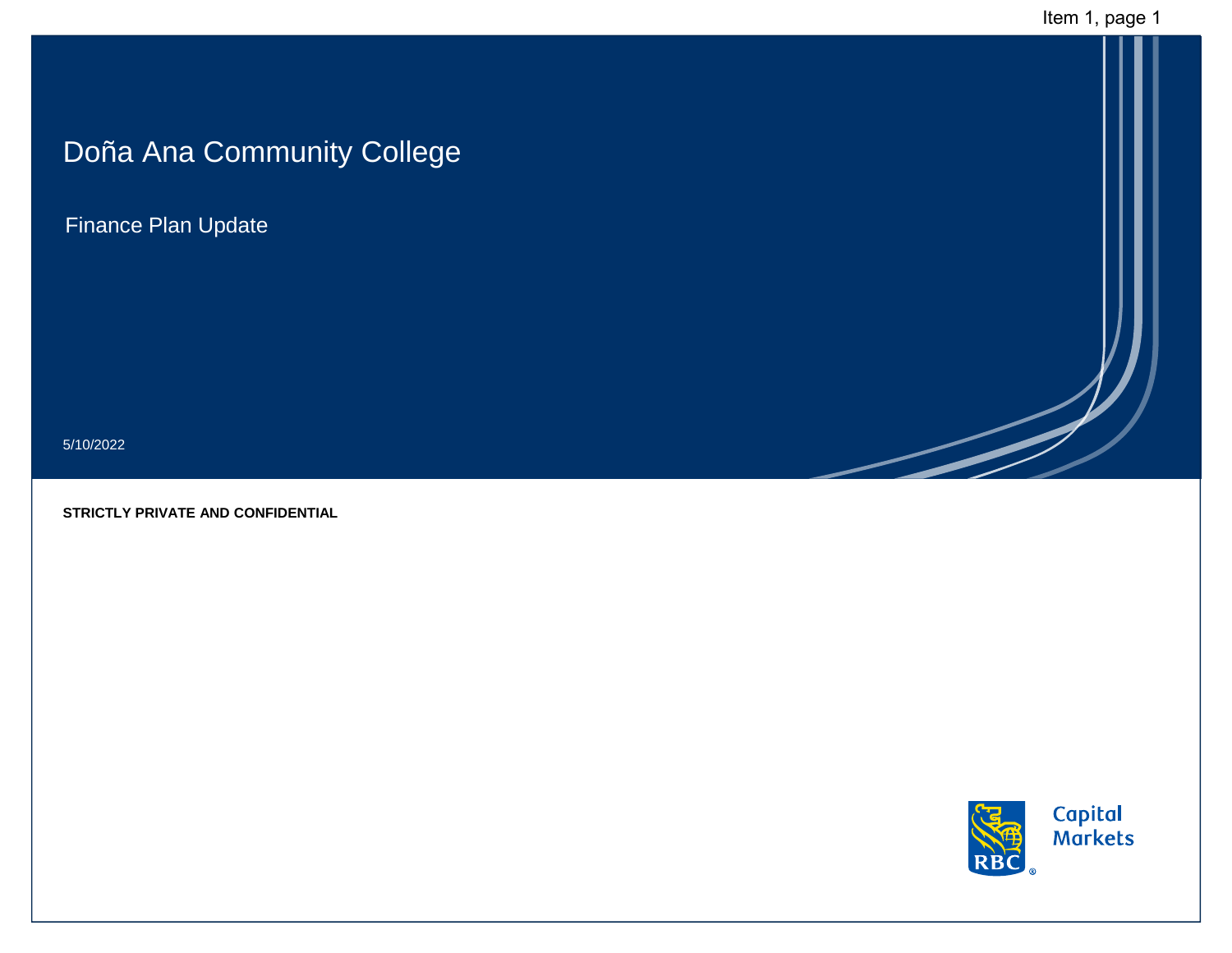# History of Assessed Valuation

|                             | 2017            | 2018            | 2019            | 2020            | 2021            |
|-----------------------------|-----------------|-----------------|-----------------|-----------------|-----------------|
| Residential                 | \$2,998,803,460 | \$3,090,064,154 | \$3,625,533,070 | 3,397,980,487   | 3,562,434,853   |
| Non-Residential             | 1,377,351,860   | 1,414,522,446   | 1,034,541,593   | 1,450,724,579   | 1,442,891,892   |
| <b>Total</b>                | \$4,376,155,320 | \$4,504,586,600 | \$4,660,074,663 | \$4,848,705,066 | \$5,005,326,745 |
| %Growth                     | 3.12%           | 2.93%           | 3.45%           | 4.05%           | 3.23%           |
| 5 Year Average Growth Rate  | 3.36%           |                 |                 |                 |                 |
| 10 Year Average Growth Rate | 2.85%           |                 |                 |                 |                 |

*Source: Dona Ana Assessor's Office and Otero Assessor's Office*

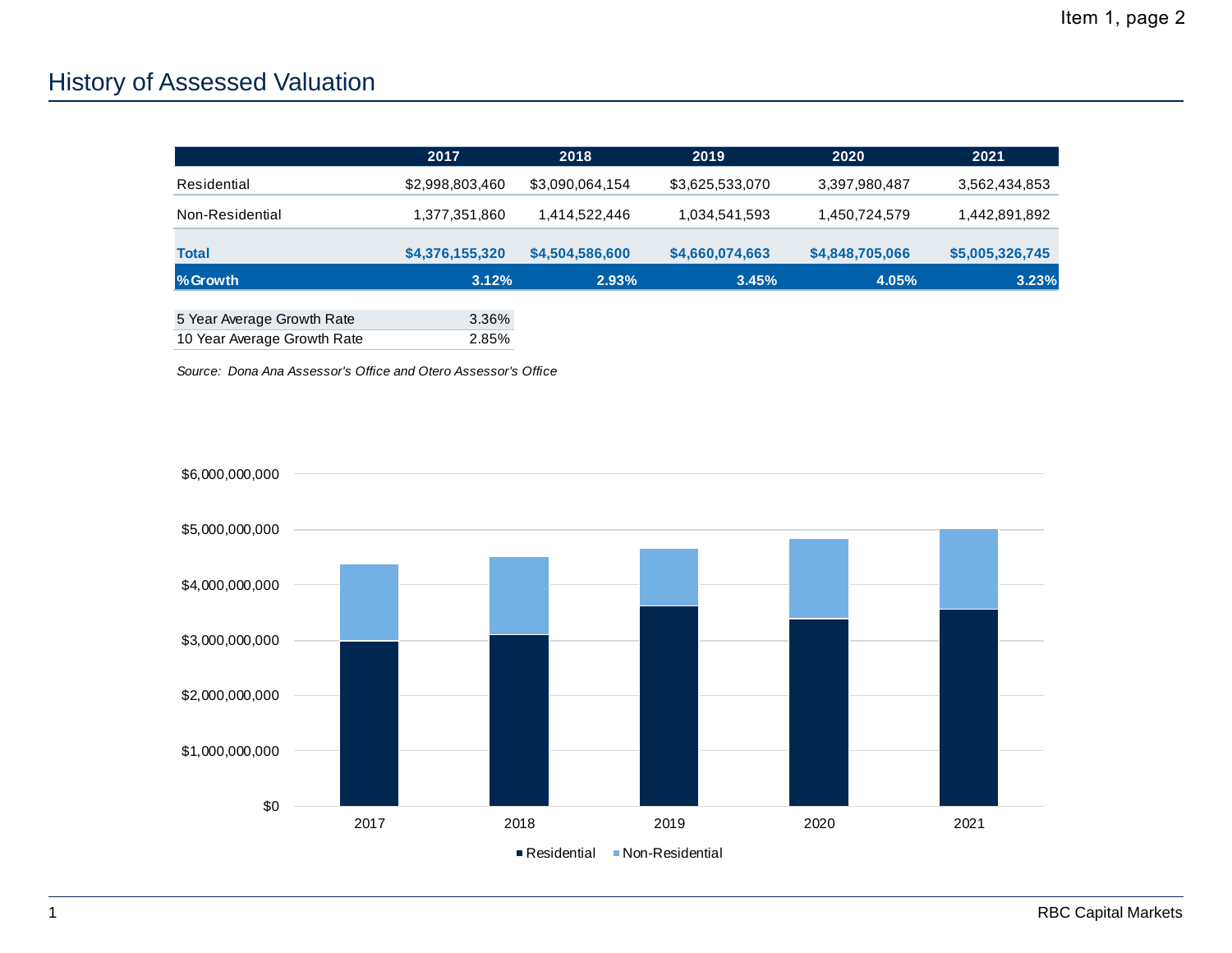# History of Tax Rates

| 2021     | 2020     | 2019     | 2018     | 2017     |
|----------|----------|----------|----------|----------|
| \$0.000  | \$0.000  | \$0.000  | \$0.000  | \$0.000  |
| 9.114    | 9.222    | 9.253    | 9.137    | 9.055    |
| 1.230    | 1.245    | 1.250    | 1.250    | 1.250    |
| 4.774    | 4.805    | 4.841    | 4.776    | 4.732    |
| 0.339    | 0.342    | 0.344    | 0.340    | 0.337    |
| \$15,457 | \$15,614 | \$15,688 | \$15,503 | \$15,374 |
|          |          |          |          |          |

#### **Over 20 Mill Limit - Interest, Principal, Judgment, etc.**

|          |          |          |          | 2017     |
|----------|----------|----------|----------|----------|
| \$1.360  | \$1.360  | \$1.360  | \$1.360  | \$1.360  |
| 0.096    | 0.099    | 0.098    | 0.108    | 0.108    |
| 0.750    | 0.750    | 0.750    | 0.750    | 0.350    |
| 4.002    | 3.994    | 4.007    | 3.994    | 1.970    |
| 9.593    | 9.604    | 9.605    | 9.600    | 9.581    |
| \$15,801 | \$15,807 | \$15,820 | \$15,812 | \$13,369 |
|          | 2021     | 2020     | 2019     | 2018     |

|                                            |          | <b>Total Levy</b> |          |          |          |
|--------------------------------------------|----------|-------------------|----------|----------|----------|
|                                            | 2021     | 2020              | 2019     | 2018     | 2017     |
| State of New Mexico                        | \$1.360  | \$1.360           | \$1.360  | \$1.360  | \$1.360  |
| Dona Ana County                            | 9.210    | 9.321             | 9.351    | 9.245    | 9.163    |
| Dona Ana Community College                 | 1.980    | 1.995             | 2.000    | 2.000    | 1.600    |
| City of Las Cruces                         | 8.776    | 8.799             | 8.848    | 8.770    | 6.702    |
| Las Cruces Schools                         | 9.932    | 9.946             | 9.949    | 9.940    | 9.918    |
| <b>Total Residential in Las Cruces</b>     | \$31,258 | \$31.421          | \$31,508 | \$31.315 | \$28.743 |
| <b>Total Non-Residential in Las Cruces</b> | \$34.573 | \$34,554          | \$34.540 | \$34.546 | \$32.147 |
| <b>Total for Town of Mesilla</b>           |          |                   |          |          |          |
| Residential                                | \$23.490 | \$23.638          | \$23.688 | \$23.574 | \$23.077 |
| Non-Residential                            | \$27.763 | \$27.765          | \$27.753 | \$27.760 | \$27.367 |
| <b>Total for Town of Hatch</b>             |          |                   |          |          |          |
| Residential                                | \$30.683 | \$30.843          | \$30.891 | \$30.593 | \$30.110 |
| Non-Residential                            | \$33.642 | \$33.646          | \$33.674 | \$33.676 | \$33.233 |
| <b>Total for City of Sunland Park</b>      |          |                   |          |          |          |
| Residential                                | \$35.593 | \$35,870          | \$35.754 | \$35.625 | \$35.074 |
| Non-Residential                            | \$39.739 | \$39.739          | \$39.712 | \$39.780 | \$39.378 |
| <b>Total for City of Anthony</b>           |          |                   |          |          |          |
| Residential                                | \$34.477 | \$31.371          | \$31.833 | \$29.231 | \$28.677 |
| Non-Residential                            | \$34.497 | \$34.184          | \$34.612 | \$32.130 | \$31.728 |
|                                            |          |                   |          |          |          |

*Source: New Mexico Department of Finance & Administration*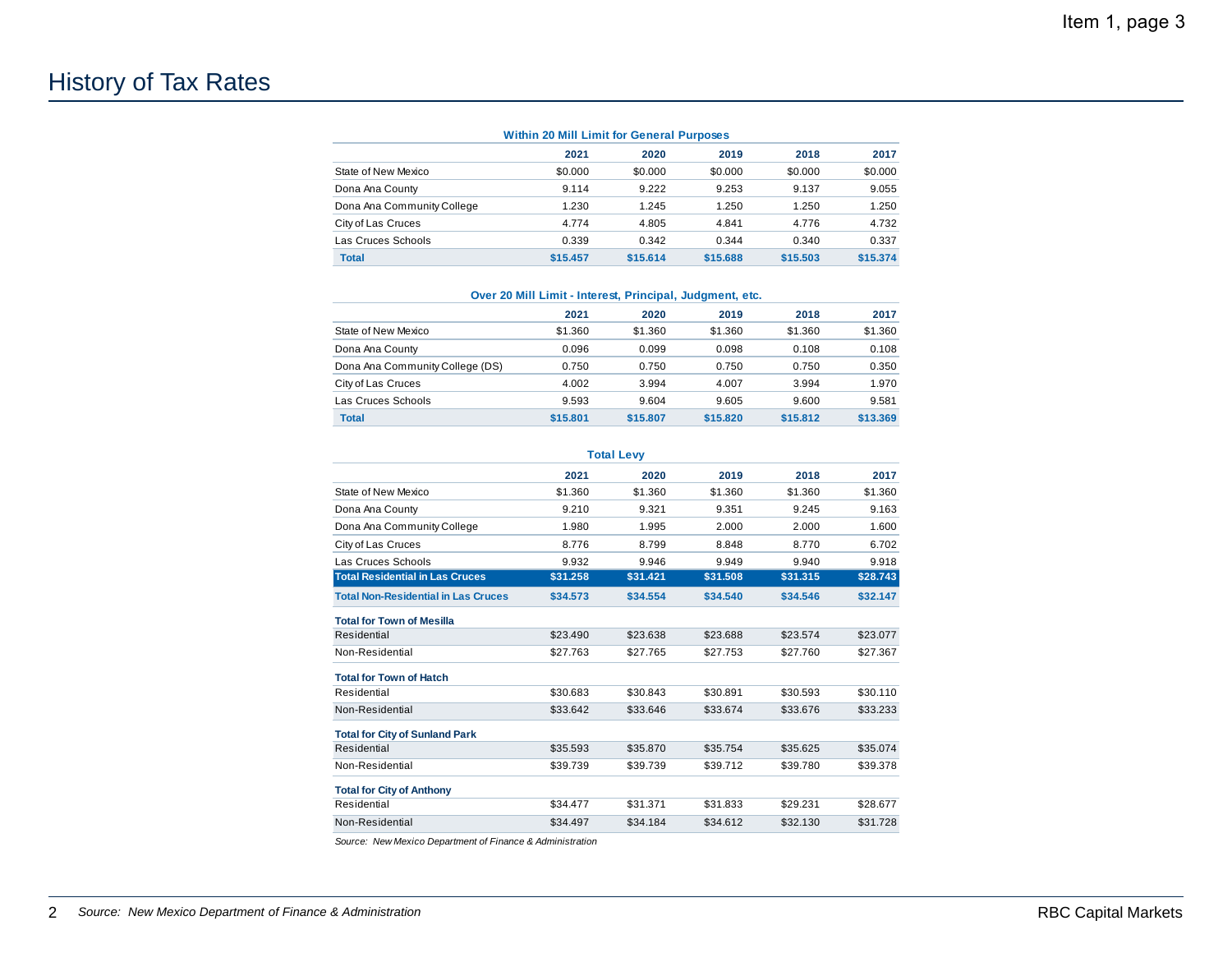# Current Outstanding Debt

| <b>Issue</b> | <b>Bond Type</b>  | <b>Original Par</b><br><b>Amount</b> | <b>Amount</b><br><b>Outstanding</b> | <b>Callable</b><br><b>Amount</b><br><b>Outstanding</b> | <b>Call Date</b> | <b>Coupons</b>    | <b>Final</b><br><b>Maturity</b> | <b>Purpose</b> |
|--------------|-------------------|--------------------------------------|-------------------------------------|--------------------------------------------------------|------------------|-------------------|---------------------------------|----------------|
| 2015 Bonds   | <b>Fixed Rate</b> | \$8,800,000                          | \$2,300,000                         | \$1,700,000                                            | 8/1/2023 @ 100%  | 3.00%             | 2028                            | New money      |
| 2018 Bonds   | <b>Fixed Rate</b> | 6,200,000                            | 4,230,000                           | 2,550,000                                              | 8/1/2025 @ 100%  | $3.00\% - 5.00\%$ | 2031                            | New Money      |
| 2021 Bonds   | <b>Fixed Rate</b> | 9,995,000                            | 9.145.000                           | 2.440.000                                              | 8/1/2028 @ 100%  | $2.00\%$ - 5.00%  | 2033                            | New money      |
|              | <b>TOTAL</b>      |                                      | \$15,675,000                        | \$6,690,000                                            |                  |                   |                                 |                |

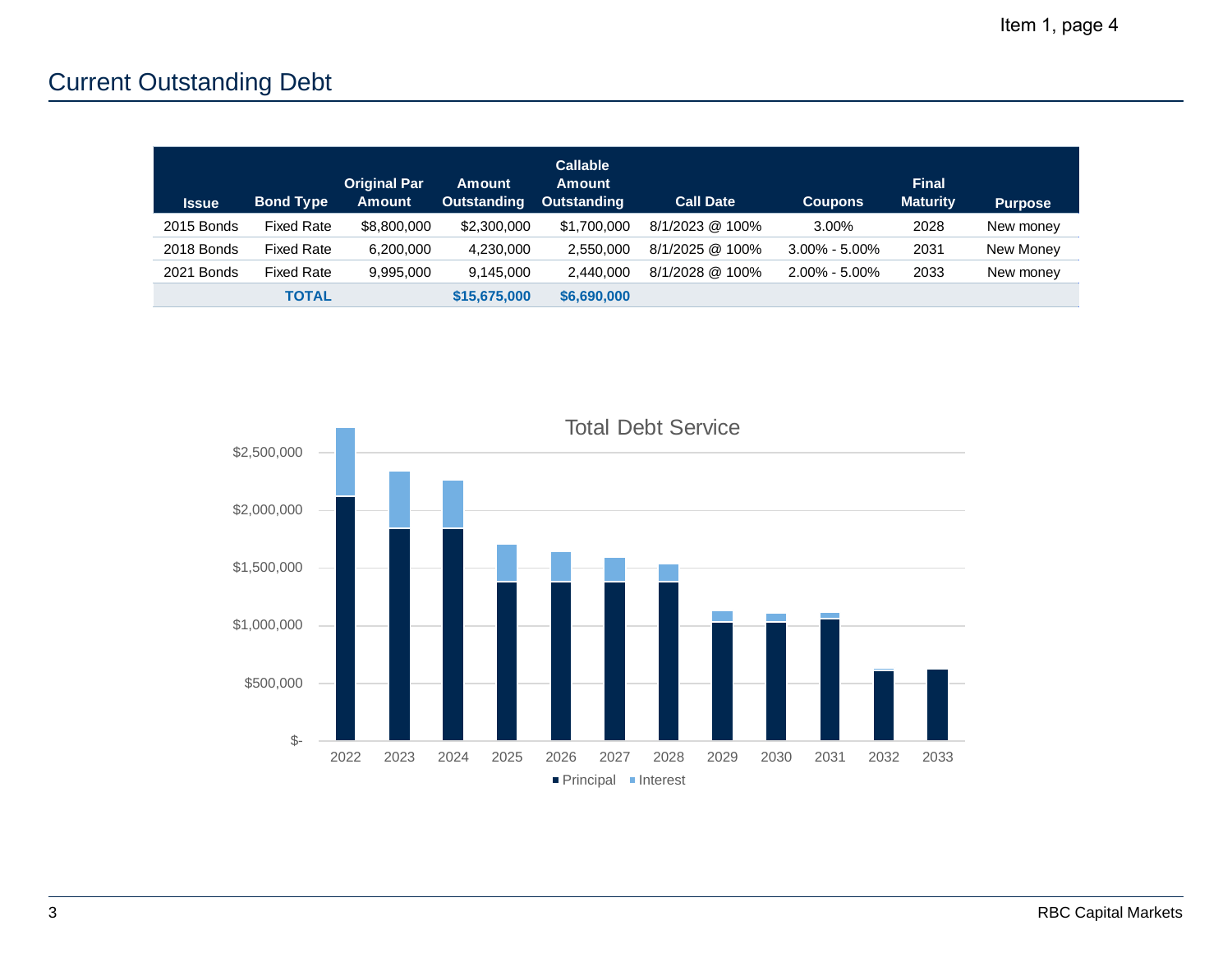### Key Points of Debt Management Plan

- To meet current capital needs, voters approved the issuance of \$16,000,000 in general obligation bonds In November 2019 to be sold over a period of four years.
	- $\overline{\phantom{0}}$ \$8,000,000 sold in early 2021
	- Original plan of finance had remaining \$8,000,000 to be sold in 2022
	- Sale of bonds is structured to maintain tax rate of 0.75 mils.
		- $\bullet$ Maintain current tax rate
	- 13-year final maturity (20-year maximum).

| 2021 Assessed Valuation                                   | \$<br>5,005,326,745 |
|-----------------------------------------------------------|---------------------|
| Constitutional Debt Limitation (3% of Assessed Valuation) | 150,159,802         |
| Less Current Outstanding Debt                             | (15,675,000)        |
| <b>Available Debt Capacity</b>                            | \$<br>134,484,802   |
| % Bonded to Capacity                                      | 10.44%              |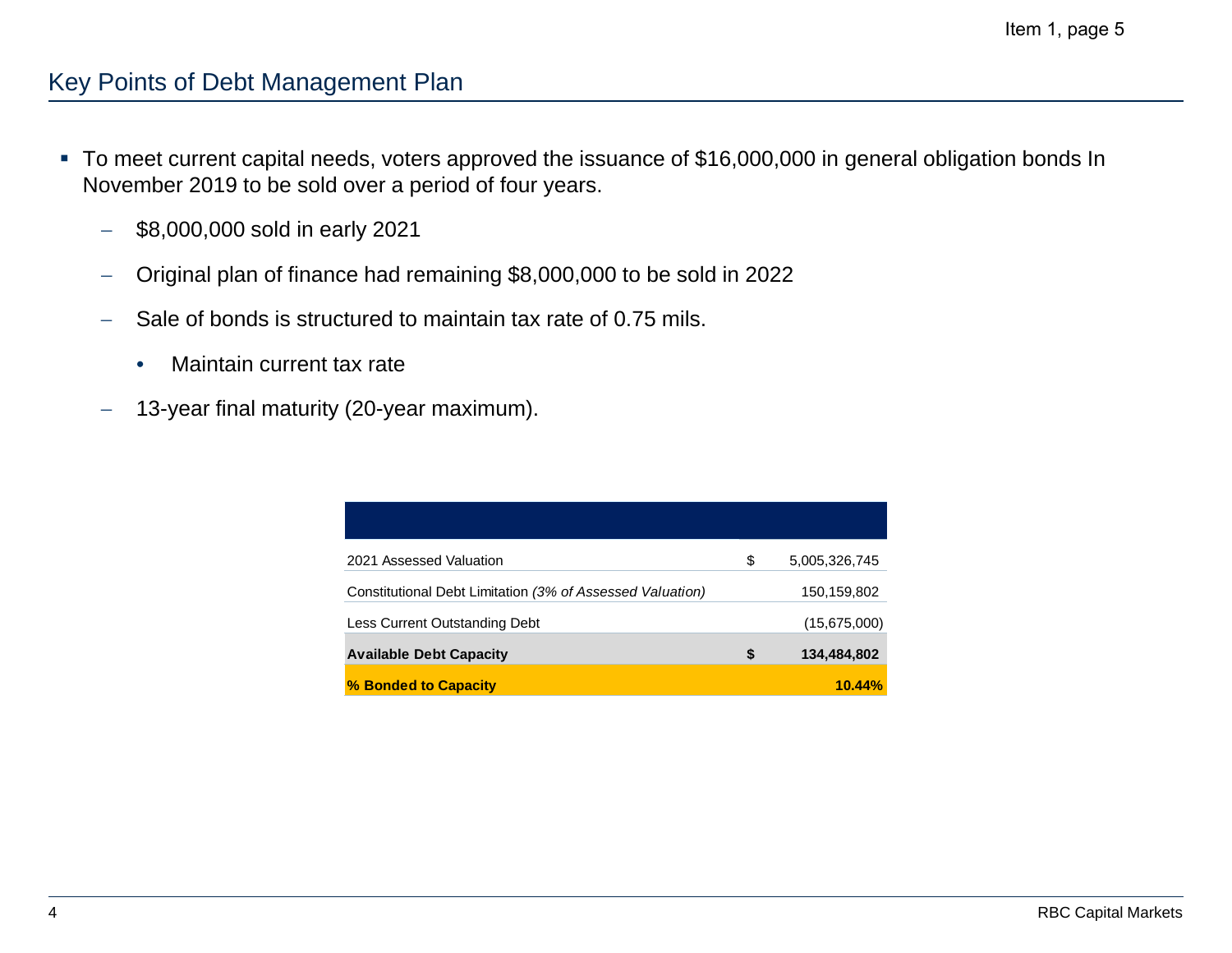### Bond Sale Timing, Considerations and Election Timing

- $\mathcal{L}_{\mathcal{A}}$ Original plan of finance has remaining \$8 million of voter authorized bonds to be issued in 2022.
- Voter authorization is good through November 2023
- DACC has until October 2023 to issue any remaining bonds and not lose authorization
	- When issuing bonds there are several factors to consider
		- $-$  How quickly can the funds be spent
			- There has to be a reasonable expectation that the proceeds can be spend within a three year period
			- $-$  After the issuance of bonds DACC has three years to expend 85% of the proceeds
		- Market conditions
			- $\overline{\phantom{0}}$ Interest rates are currently experiencing significant volatility along with rates rising at a rapid pace
			- $\overline{\phantom{m}}$  Rates are impacted to a certain degree by the uncertainty of how quickly the federal reserve will raise rates for the remainder of the year
			- The impact of supply chain issues from the Russian and Ukraine war and a resurgence of COVID and Lockdown in China
				- Supply chain issue are expected to further exacerbate inflation through tightening of the money supply by the Federal Reserve with more aggressive rate hikes.
			- $\overline{\phantom{m}}$  While the market have priced in fairly aggressive Federal Reserve rate hikes, rates are expected to be higher next yearThe impact of supply chain issues from the Russian and Ukraine war and a resurgence of COVID and Lockdown in China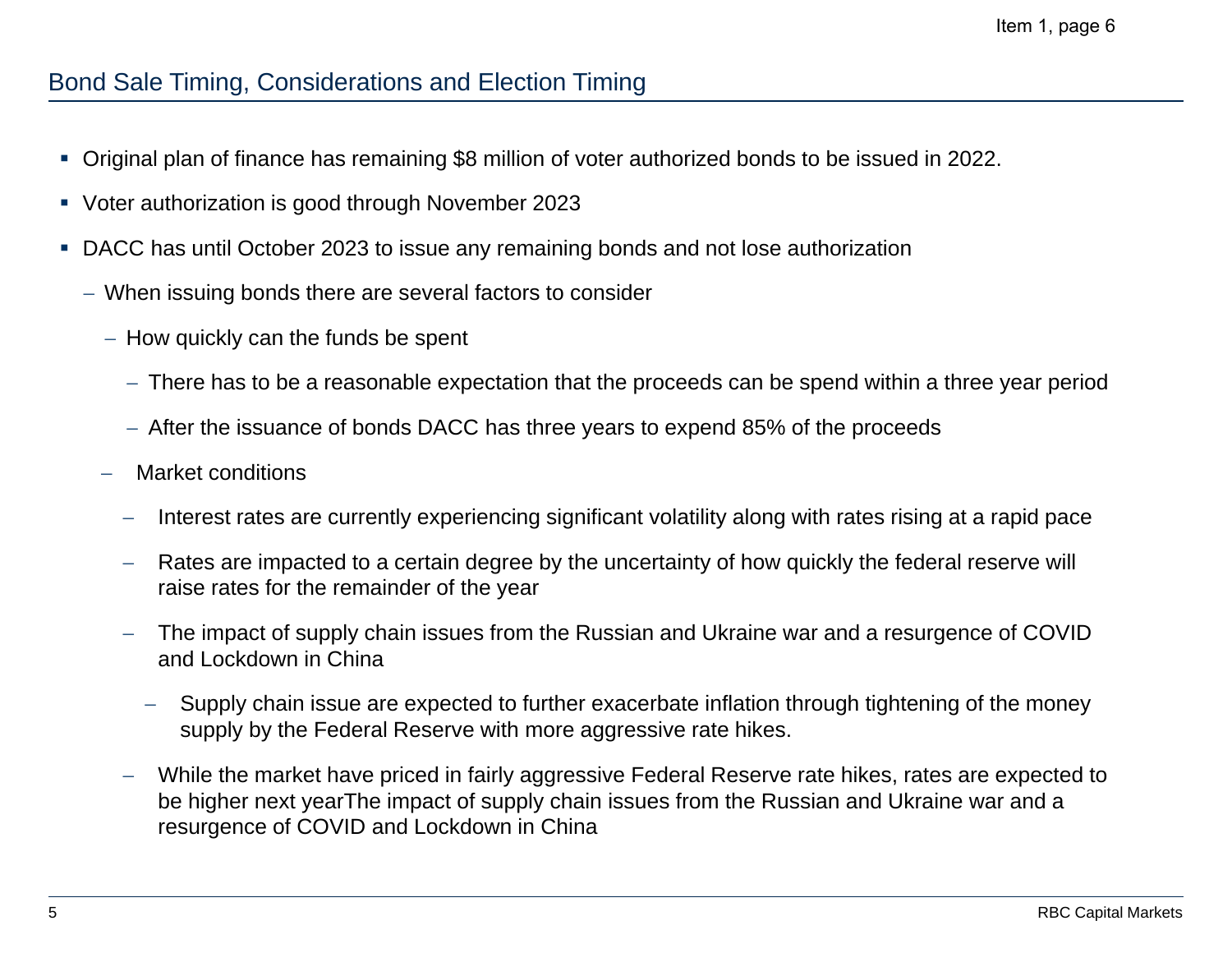## Economic Overview Reflects Increased Volatility – Invasion of Ukraine and Monetary Policy Focus



#### **Futures Market – Fed Funds Rate Hike Probability**

*Source: Bloomberg, as of market close April 22, 2022*

#### **Treasury and Equity Volatility has Increased Over the Last Several Months**



### **Shift in "AAA" MMD Since April 2021**



#### **April 1, 2021 to Present**

|         | 10 Year  | 20 Year  | 30 Year  |
|---------|----------|----------|----------|
| Maximum | 2.68%    | 2.90%    | $3.03\%$ |
| Minimum | 0.81%    | 1.12%    | $1.32\%$ |
| Average | $1.22\%$ | $1.53\%$ | 1.71%    |

*Source: RBC Economics*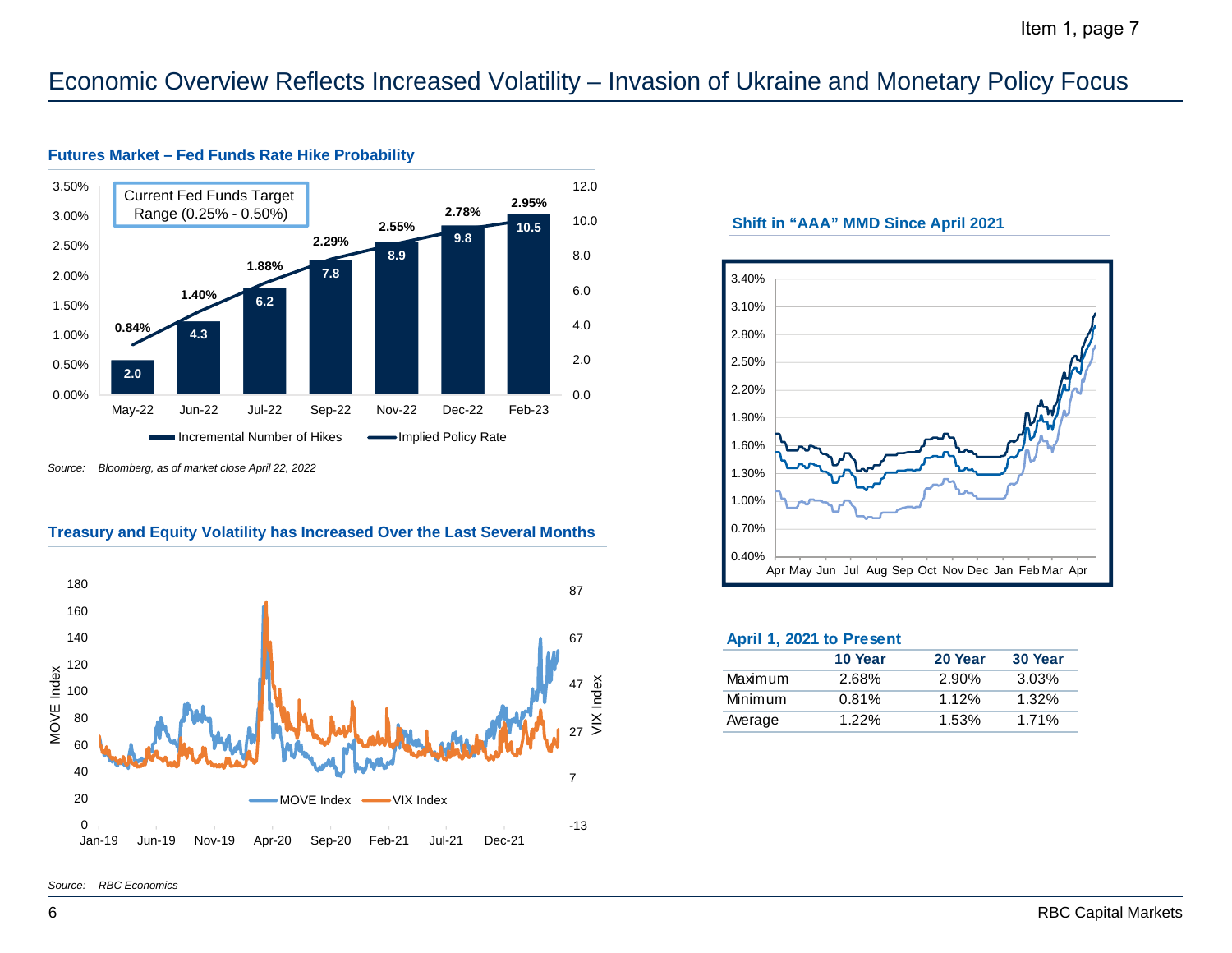# Market Update

**STRICTLY PRIVATE AND CONFIDENTIAL**

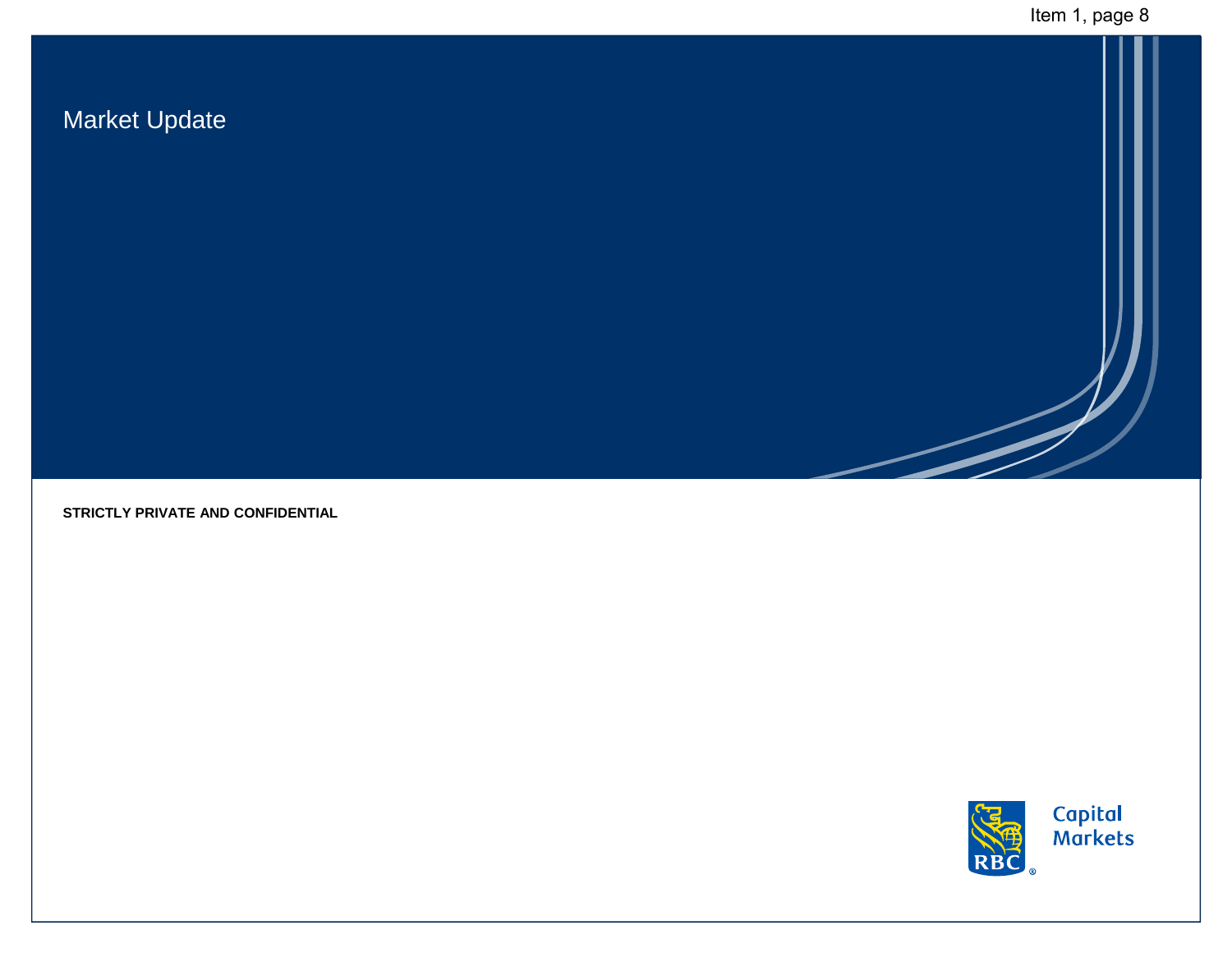## Overview of Key US Market Themes

#### **Municipal Markets Commentary**

- Hawkish comments by numerous Federal Reserve officials, including Fed Chair Powell, pushed rates in the fixed income markets noticeably higher last week
- The short end of the yield curve was particularly hard hit with the Treasury curve flattening materially as a result
	- The spread between 2yr and 10yr Treasury yields fell to 23 basis points on Friday from 37 basis points a week earlier
	- By the close of the week, US Treasuries were 14 basis points higher in the five year range, seven basis points higher in the ten year range, and three basis points higher in the thirty year range
- While municipals generally followed the lead of Treasuries last week, they underperformed despite a light new issue calendar
	- Continued large mutual fund outflows have been pressuring municipals for weeks and have pushed 30yr municipal/Treasury yield ratios past 100%
	- The Municipal Market Data AAA yield closed 19 basis points higher week/week in the five year range and 22 basis points higher in the ten and thirty year ranges
- Municipal supply totaled \$5.3bn last week and is expected to top \$12bn this week, marking the heaviest calendar of 2022
- New issues have been pressured by volatility in the Treasury market, sizable fund outflows, and secondary selling pressure
	- Transactions continue to price with concessions in order to appeal to an investor base with limited cash
- Secondary market bid-wanted volumes topped \$8.4bn last week, averaging \$1.7bn on a daily basis
- Municipal bond funds reported net outflows of \$3.548bn last week, marking the 10th straight week of outflows
	- Outflows have been reported in 13 of the last 14 weeks, with cumulative outflows totaling \$26bn during that period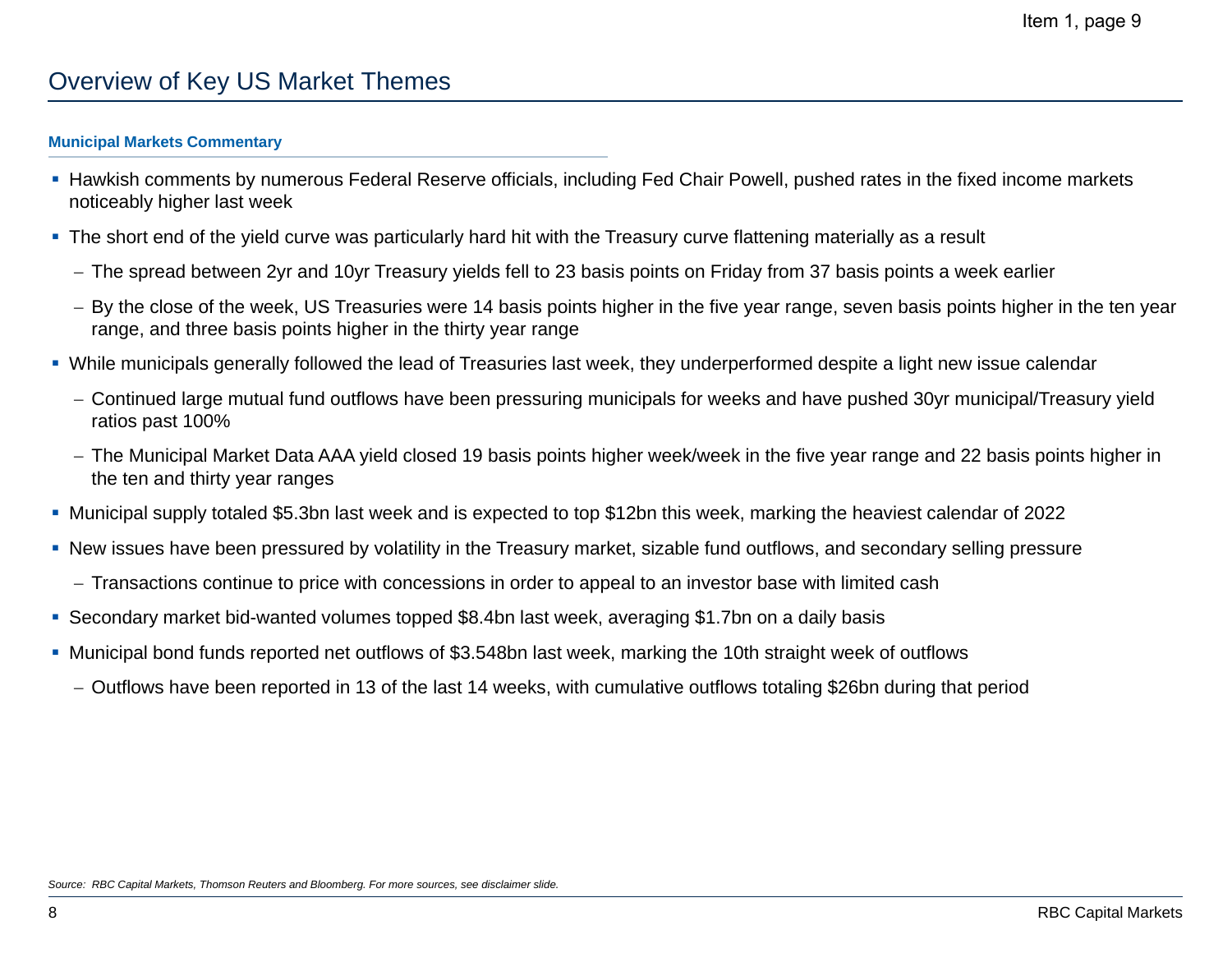## Interest Rate Movements

### Relative Performance of Municipal Yields Versus Treasury Yields



| Change in 5 Year MMD and UST |  |               |  |
|------------------------------|--|---------------|--|
|                              |  | $\sim$ $\sim$ |  |

| <b>Current</b> | 2.41          | <b>Current</b> | 2.94          |  |
|----------------|---------------|----------------|---------------|--|
|                | $\wedge$ MMD  |                | $\Delta$ UST  |  |
|                | (bps)         |                | (bps)         |  |
| 0.91           | 150           | 1.54           | 140           |  |
| 0.6            | 181           | 1.22           | 172           |  |
| 0.36           | 205           | 0.81           | 213           |  |
| 0.94           | 147           | 0.37           | 257           |  |
|                | <b>Values</b> |                | <b>Values</b> |  |

*(1) MMD stands for Municipal Market Data; which is the daily index off of which all municipal bonds are priced. Source: Thomson Reuters*

|                |               |         |                                                      | <b>Change in 10 Year MMD and UST</b> |                                        |                                        |                                  |                                                       |                |                                                            |         |                                                       |
|----------------|---------------|---------|------------------------------------------------------|--------------------------------------|----------------------------------------|----------------------------------------|----------------------------------|-------------------------------------------------------|----------------|------------------------------------------------------------|---------|-------------------------------------------------------|
| <b>Current</b> | 2.41          | Current | 2.94                                                 |                                      |                                        |                                        | 2.9                              |                                                       | <b>Current</b> | 3.03                                                       | Current | 2.95                                                  |
|                | $\Delta$ mmd  |         | $\Delta$ UST                                         |                                      | $\Delta$ MMD<br><b>Values</b><br>(bps) |                                        | $\Delta$ UST                     |                                                       |                | $\Delta$ MMD<br>(bps)                                      |         | $\Delta$ UST                                          |
|                | (bps)         |         | (bps)                                                |                                      |                                        |                                        | (bps)                            |                                                       |                |                                                            |         | (bps)                                                 |
| 0.91           | 150           | .54     | 140                                                  | 3 Months                             |                                        |                                        | 115                              |                                                       | 1.72           | 131                                                        | 2.07    | 88                                                    |
| 0.6            | 181           | .22     | 172                                                  | 6 Months                             |                                        |                                        | 124                              |                                                       | 1.73           | 130                                                        | 2.08    | 87                                                    |
| 0.36           | 205           | 0.81    | 213                                                  | Year                                 |                                        |                                        | 133                              |                                                       | .55            | 148                                                        | 2.24    | 71                                                    |
| 0.94           | 147           | 0.37    | 257                                                  | 2 Years                              |                                        |                                        | 227                              |                                                       | 2.03           | 100                                                        | .22     | 173                                                   |
|                | <b>Values</b> |         | <b>Change in 5 Year MMD and UST</b><br><b>Values</b> |                                      |                                        | Current<br>.28<br>1.24<br>0.93<br>í.18 | 2.68<br>140<br>144<br>175<br>150 | Current<br><b>Values</b><br>.75<br>.66<br>.57<br>0.63 |                | <b>Values</b><br>3 Months<br>6 Months<br>l Year<br>2 Years |         | <b>Change in 30 Year MMD and UST</b><br><b>Values</b> |

|          |                | Change in 30 Year MMD and UST |                |              |
|----------|----------------|-------------------------------|----------------|--------------|
|          | <b>Current</b> | 3.03                          | <b>Current</b> | 2.95         |
|          | <b>Values</b>  | $\wedge$ MMD                  | <b>Values</b>  | $\wedge$ UST |
|          |                | (bps)                         | (bps)          |              |
| 3 Months | 1.72           | 131                           | 2.07           | 88           |
| 6 Months | 1.73           | 130                           | 2.08           | 87           |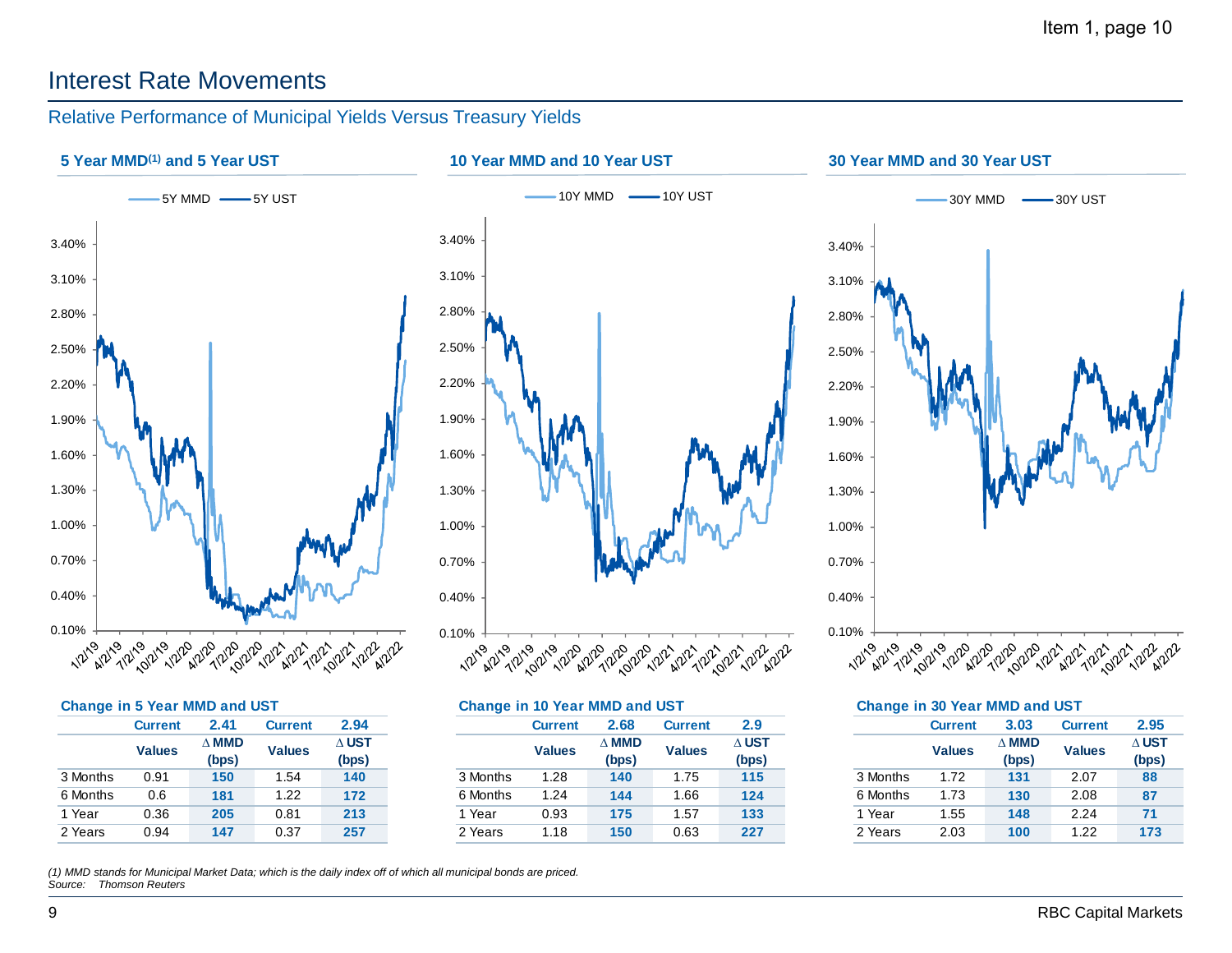# Current Municipal Market Conditions: "AAA" MMD

### After closing at 2.81% the previous week, 30-year "AAA" MMD increased 22 bps on the week

### **"AAA" MMD January 1, 2009 to Present**



|                                   | 20 Year           |                      |
|-----------------------------------|-------------------|----------------------|
| 10 Year                           |                   | 30 Year              |
| Maximum<br>3.53%                  | 4.89%             | 5.08%                |
| Minimum<br>0.58%                  | 1.08%             | 1.27%                |
| 2.68%<br>Current                  | 2.90%             |                      |
| <b>Shift in 30-year "AAA" MMD</b> |                   |                      |
| 2014<br>2015<br>2016              | 2018<br>2017      | 2019<br>2020         |
| $-1.34%$<br>$-0.01%$<br>0.27%     | 0.47%<br>$-0.51%$ | $-0.93%$<br>$-0.68%$ |

*Source: TM3, Thomson Reuters*

*10, 20, and 30 year "AAA" MMD shown to represent different average lives of municipal transactions Rates as of April 22, 2022*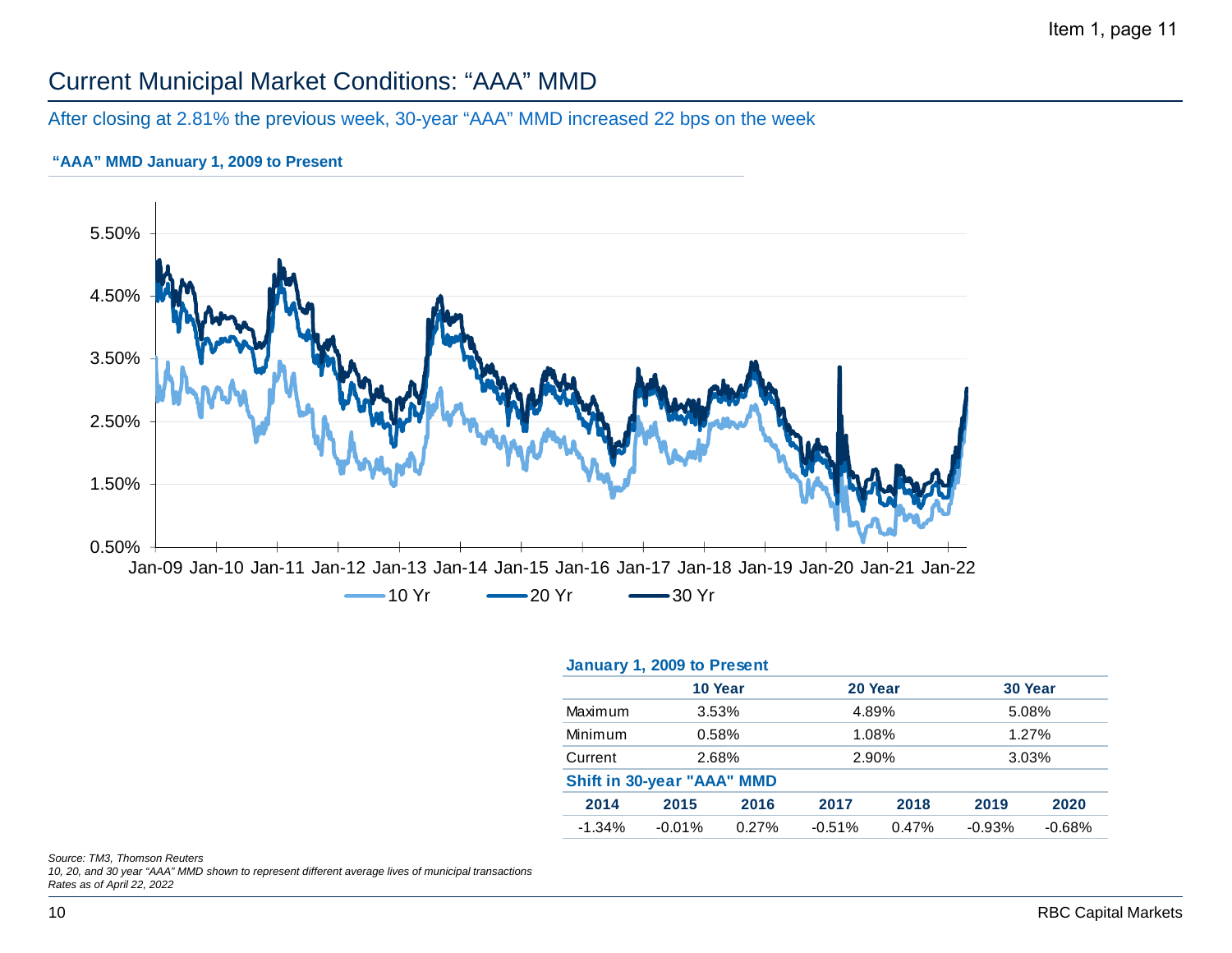# Municipal Bond Fund Flows



• **For the week ended April 20, 2022, Lipper reported weekly municipal bond fund outflows of \$3.5 billion compared to the previous week's \$4.1 billion of outflows.**

*Source: Lipper*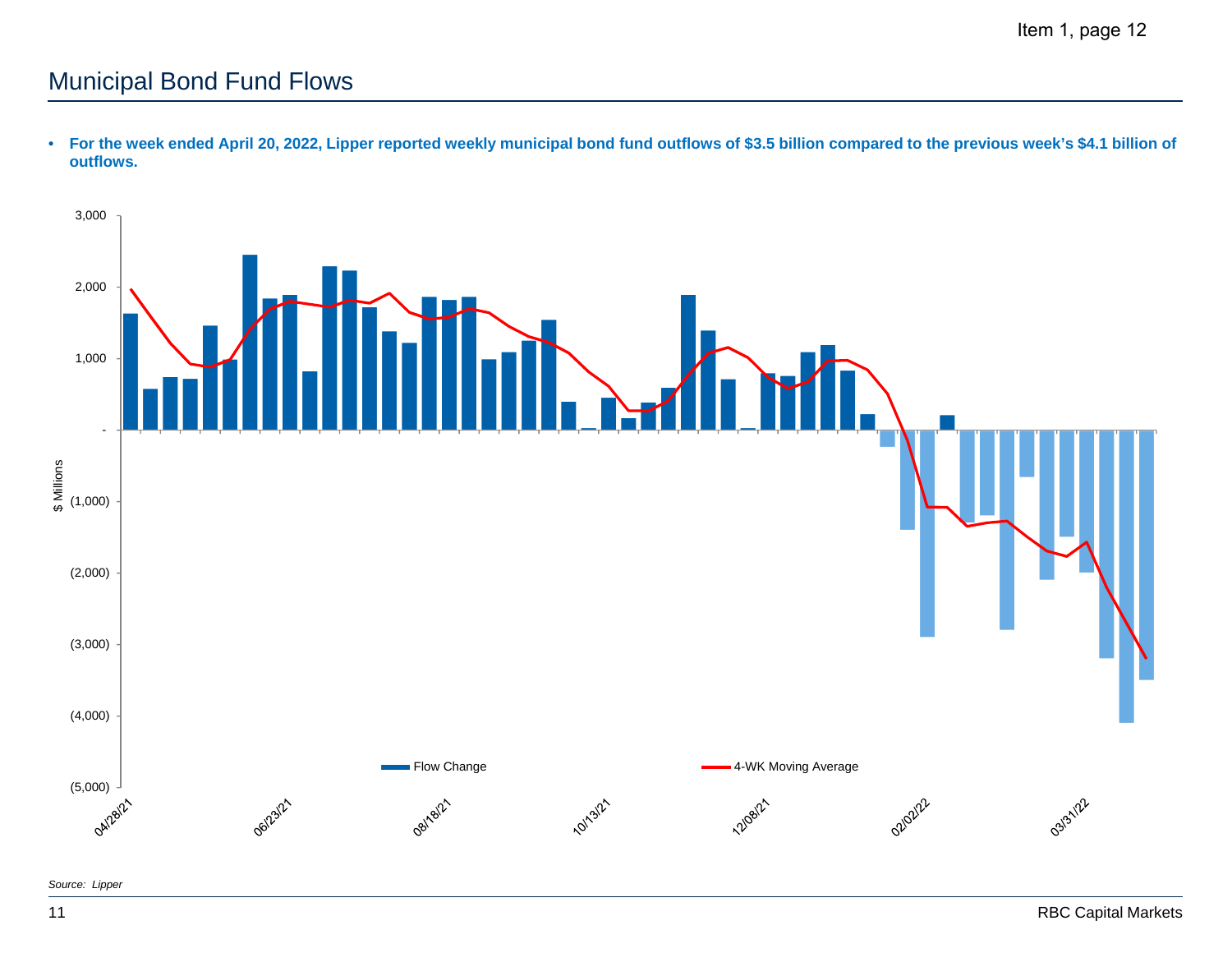Sources include: https://www.rbccm.com/assets/rbccm/docs/uploads/2017/RBCCM\_Muni\_Markets\_Weekly\_Newsletter.pdf, http://www.rbc.com/economics/, RBC Capital Markets.

This communication is not a research report or a product of RBC Capital Markets' Research Department. This communication is intended for institutional investors and may not be independent of RBC Capital Markets' proprietary interests. RBC Capital Markets may trade the securities discussed in this communication for its own account and on a discretionary basis on behalf of certain clients.

This announcement is not an offer, solicitation, commitment or recommendation to buy or sell the bonds and does not purport to be a complete statement of all material facts relating to the bonds. The offering is made only by means of the Official Statement, copies of which may be obtained from RBC Capital Markets. This communication is not, and under no circumstances should be construed as, a solicitation to act as securities broker or dealer in any jurisdiction by any person or company that is not legally permitted to carry on the business of a securities broker or dealer in that jurisdiction. Bonds are subject to availability and price or yield may differ, as applicable.

Products and services are offered through RBC Capital Markets or RBC Wealth Management, as applicable. RBC Capital Markets may buy from or sell to customers on a principal basis in the securities or related derivatives that are the subject of this communication. RBC Capital Markets has or may have proprietary positions in the securities or in related derivatives that are the subject of this communication. RBC Capital Markets may have been manager or co-manager of a public offering of securities of the issuer within the past twelve months. Additional information is available upon request.

All information contained in this communication constitutes RBC Capital Markets' judgment as of the date of this communication, and is subject to change without notice and is provided in good faith but without legal responsibility. The information contained in this communication has been compiled by RBC Capital Markets from sources believed to be reliable, but no representation or warranty, express or implied, is made by RBC Capital Markets, its affiliates or any other person as to its accuracy, completeness or correctness.

The material contained herein is not a product of any research department of RBC Capital Markets or any of its affiliates. Nothing herein constitutes a recommendation of any security or regarding any issuer; nor is it intended to provide information sufficient to make an investment decision.

RBC Capital Markets is not acting as a fiduciary or as a municipal, financial, commodity or investment adviser. The information provided is not intended to be and should not be construed as "advice" within the meaning of Section 15B of the Securities Exchange Act of 1934. Nothing in this communication constitutes legal, accounting or tax advice or individually tailored investment advice. This material has been prepared without regard to the individual financial circumstances and objectives of persons who receive it and such investments or services may not be suitable for all investors. Past performance is not a guide to future performance, future returns are not guaranteed, and a loss of original capital may occur. Potential investors are advised to consult with their own legal, accounting, tax, financial and other advisors, as applicable, to the extent appropriate.

This document may not be reproduced, disclosed, distributed or summarized, whole or in part, to any third party without the prior consent of RBC Capital Markets. To the fullest extent permitted by law neither RBC Capital Markets, nor any of its affiliates, nor any other person, accepts any liability whatsoever for any direct or consequential loss arising from any use of this communication or the information contained herein.

This advertisement is for informational purposes only. RBC Capital Markets is the global brand name for the capital markets business of Royal Bank of Canada and its affiliates, including RBC Capital Markets, LLC (member FINRA, NYSE and SIPC). ®/™ Trademark(s) of Royal Bank of Canada. Used under license. © Copyright 2022. All rights reserved.